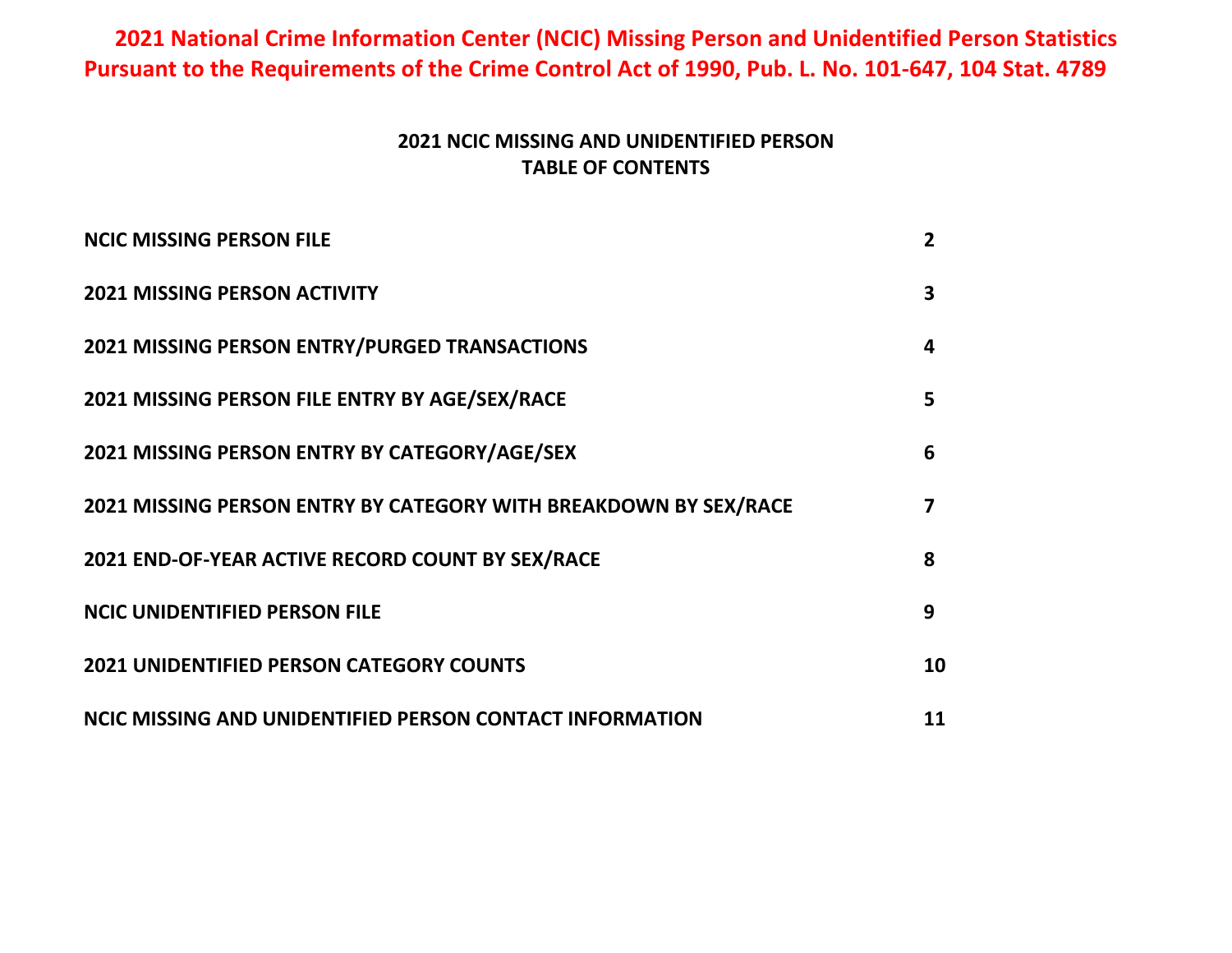### **NCIC MISSING PERSON FILE**

The NCIC's Missing Person File was implemented in 1975. Records in the Missing Person File are retained indefinitely, until the individual is located, or the record is canceled by the entering agency. The Missing Person File contains records for individuals reported missing in the following categories:

- Disability (MKE/EMD): a person of any age who is missing and under proven physical/mental disability or is senile, thereby subjecting him/ herself or others to personal and immediate danger.
- Endangered (MKE/EME): a person of any age who is missing under circumstances indicating that his/her physical safety may be in danger.
- Involuntary (MKE/EMI): a person of any age who is missing under circumstances indicating that the disappearance may not have been voluntary, i.e., abduction or kidnapping.
- Juvenile (MKE/EMJ): a person who is missing and not declared emancipated as defined by the laws of his/her state of residence and does not meet any of the entry criteria set forth in the Disability, Endangered, Involuntary, or Catastrophe Victim categories.
- Catastrophe Victim (MKE/EMV): a person of any age who is missing after a catastrophe.
- Other (MKE/EMO): a person not meeting the criteria for entry in any other category who is missing and (1) for whom there is a reasonable concern for his/her safety or (2) a person who is under age 21 and declared emancipated by the laws of his/her state of residence. \*

As of December 31, 2021, NCIC contained 93,718 active missing person records. Juveniles under 18 years of age account for 30,400 (32 percent) of the records and 39,114 (42 percent) records when juveniles are defined as under 21 years of age.\*\*

During 2021, 521,705 missing person records were entered into NCIC. Missing person records purged during the same period totaled 485,082. Reasons for these removals include: a law enforcement agency located the subject, the individual returned home, or the record had to be removed by the entering agency due to a determination that the record is invalid.

The Missing Person Circumstances (MPC) field is optional and has been available since July 1999 when the NCIC 2000 upgrade became operational. Of the 521,705 records entered in 2021, the MPC field was utilized in 244,751 (47 percent) entries. When the MPC field was utilized in 2021 entries, 231,303 (94.5 percent) entries were coded as Runaway, 2,555 (1 percent) as Abducted by Non-custodial Parent, 331 (.1 percent) as Abducted by Stranger, and 10,562 (4.3 percent) as Adult – Federally required entry.

*\*In accordance with Title 34, United States code (U.S.C.), section 41307(a), agencies are required to enter records into the NCIC Missing Person File for missing individuals under the age of 21.*

*\*\* This fulfills requirements as set forth in the Crime Control Act of 1990, Pub. L. No. 101-647, 104 Stat. 4789, which requires the Attorney General to publish a statistical summary of reports of missing children. In 2003, Suzanne's Law amended this act by changing the age of mandatory missing person record entry from under 18 years of age to under 21 years of age. See 34 U.S.C. § 41307(a).*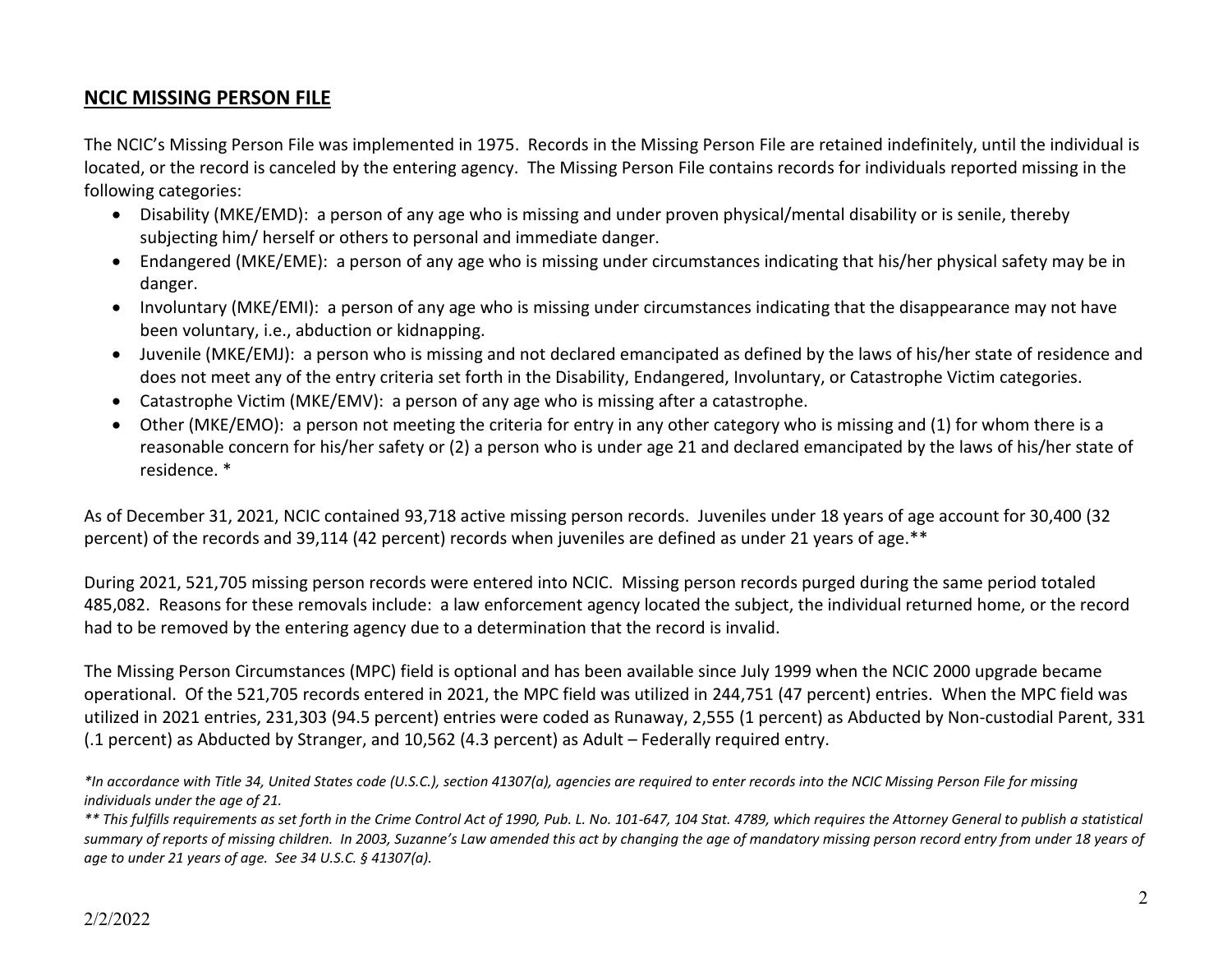## **2021 MISSING PERSON ACTIVITY**

| <b>ACTIVE ENTRIES AS OF 12/31/2021</b>                                                                                                                                                                                                                                                                                                                                                                                                    | 93,718        |
|-------------------------------------------------------------------------------------------------------------------------------------------------------------------------------------------------------------------------------------------------------------------------------------------------------------------------------------------------------------------------------------------------------------------------------------------|---------------|
| <b>TOTAL FILE TRANSACTIONS</b>                                                                                                                                                                                                                                                                                                                                                                                                            | 1,567,887     |
|                                                                                                                                                                                                                                                                                                                                                                                                                                           |               |
| ENTRIES-Records entered do not include supplemental record entry messages which are used<br>to add specific identifiers, including dental, to a Missing Person (MP) record on file in NCIC.                                                                                                                                                                                                                                               | 521,705       |
| CANCELED & CLEARED-Total of removed canceled and cleared messages received by<br>NCIC. Excluded are counts of supplemental records cancellation messages which are used to<br>remove specific identifiers, including dental data, from an MP record.                                                                                                                                                                                      | 424,222       |
| LOCATES (LM)-Transactions to remove entries when the subject has been found by an<br>agency other than the entering agency.                                                                                                                                                                                                                                                                                                               | 60,860        |
| MODIFIED (MM)-Transactions used to add, delete, or change data in records.                                                                                                                                                                                                                                                                                                                                                                | 335,103       |
| ENTRIES OF SUPPLEMENTAL DATA (EMN)-entry of supplemental data, EMP-entry<br>person with information (PWI), EMPN-entry PWI supplemental data)-Counts of supplemental<br>dental entry and cancellation messages are not available by individual files, as multiple files<br>utilize the same message keys; ED-Enter Dental, CD-Cancel Dental, and MD-Modify<br>supplemental Dental. Systemwide, 19,481 dental records were entered in 2021. | 189,752       |
| CANCELED SUPPLEMENTAL (XMN)                                                                                                                                                                                                                                                                                                                                                                                                               | 5,456         |
| QUERIED MISSING PERSON FILE ONLY (QM) - Agencies inquire on a record for<br>information.                                                                                                                                                                                                                                                                                                                                                  | 30,789        |
| QUERIED NCIC SYSTEMWIDE BY NAME (ALL QWs and ZWs)                                                                                                                                                                                                                                                                                                                                                                                         | 1,836,690,978 |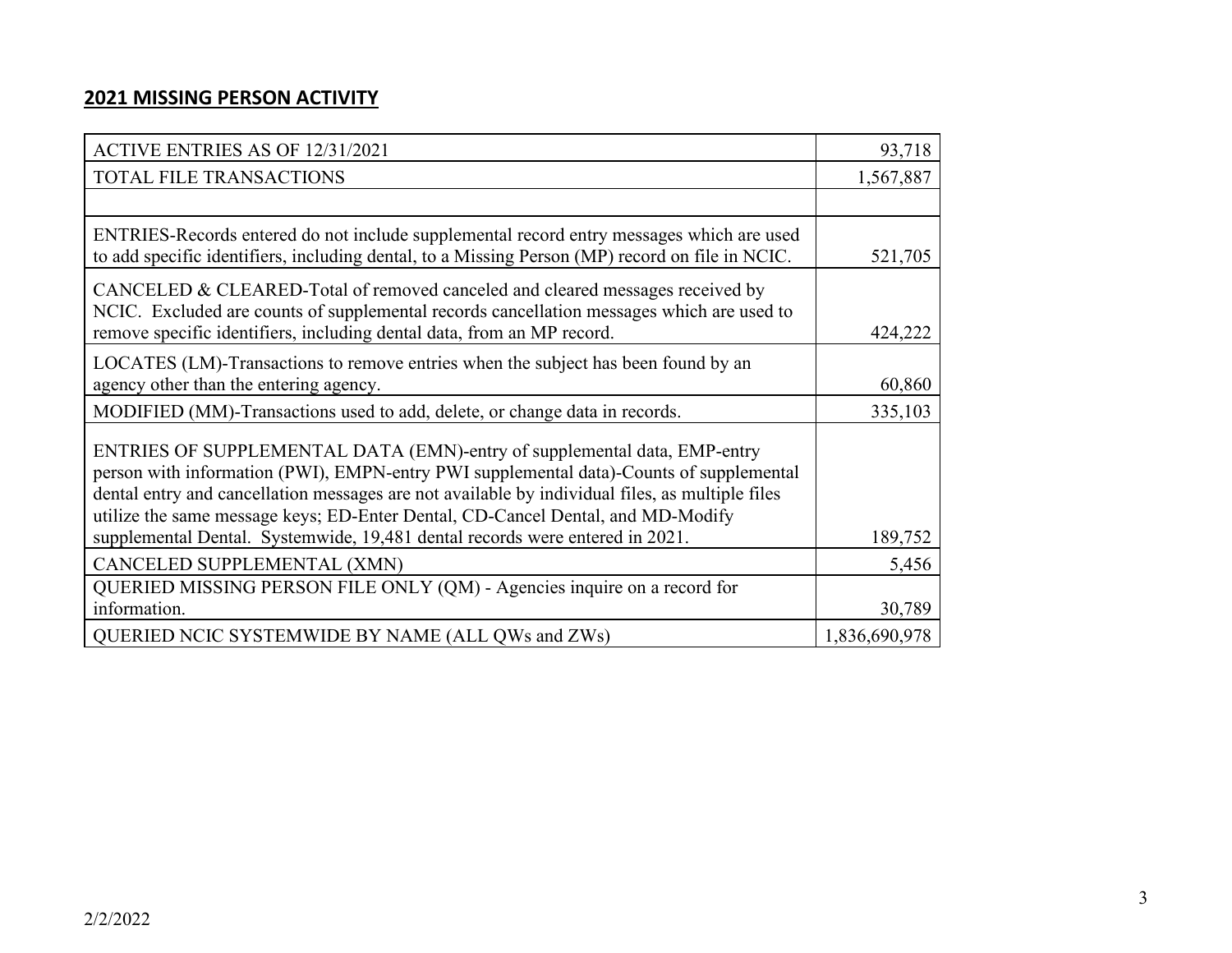|               |         |            |            | <b>ENTRY</b> |            |              |                |         |            |            | <b>PURGE</b> |            |              |                |
|---------------|---------|------------|------------|--------------|------------|--------------|----------------|---------|------------|------------|--------------|------------|--------------|----------------|
|               | JUV     | <b>END</b> | <b>INV</b> | <b>DIS</b>   | <b>CAT</b> | <b>OTHER</b> | <b>MONTHLY</b> | JUV     | <b>END</b> | <b>INV</b> | <b>DIS</b>   | <b>CAT</b> | <b>OTHER</b> | <b>MONTHLY</b> |
| <b>JAN</b>    | 23,972  | 3,261      | 994        | 2,098        | 15         | 9,081        | 39,421         | 23,441  | 3,192      | 882        | 2,048        | 15         | 8,704        | 38,282         |
| <b>FEB</b>    | 21,275  | 2,861      | 915        | 1,907        | 14         | 7,927        | 34,899         | 20,770  | 2,806      | 774        | 1,873        | 13         | 7,521        | 33,757         |
| <b>MAR</b>    | 25,194  | 3,474      | 1,052      | 2,463        | 14         | 9,607        | 41,804         | 24,534  | 3,396      | 918        | 2,416        | 13         | 9,180        | 40,457         |
| <b>APR</b>    | 26,163  | 3,536      | 1,145      | 2,501        | 22         | 9,462        | 42,829         | 25,420  | 3,451      | 1,009      | 2,424        | 20         | 8,994        | 41,318         |
| <b>MAY</b>    | 29,035  | 3,808      | 1,130      | 2,684        | 19         | 10,301       | 46,977         | 28,158  | 3,688      | 1,023      | 2,616        | 19         | 9,742        | 45,246         |
| <b>JUN</b>    | 26,067  | 3,755      | 1,358      | 2,743        | 107        | 10,120       | 44,150         | 25,096  | 3,631      | 1,163      | 2,674        | 106        | 9,581        | 42,251         |
| <b>JUL</b>    | 24,713  | 3,732      | 1,260      | 2,682        | 51         | 10,682       | 43,120         | 23,586  | 3,560      | 1,031      | 2,568        | 43         | 9,956        | 40,744         |
| <b>AUG</b>    | 24,536  | 3,610      | 1,210      | 2.737        | 19         | 10,933       | 43,045         | 23,278  | 3,433      | 1,032      | 2,614        | 17         | 10,107       | 40,481         |
| <b>SEP</b>    | 28,981  | 3,639      | 1,246      | 2,438        | 24         | 10,641       | 46,969         | 27,244  | 3,456      | 990        | 2,311        | 24         | 9,720        | 43,745         |
| <b>OCT</b>    | 31,989  | 3,540      | 1,262      | 2,497        | 16         | 10,543       | 49,847         | 29,475  | 3,268      | 958        | 2,296        | 15         | 9,294        | 45,306         |
| <b>NOV</b>    | 29,671  | 3,304      | 1,043      | 2,314        | 22         | 9,641        | 45,995         | 26,412  | 2,993      | 792        | 2,057        | 18         | 8,049        | 40,321         |
| <b>DEC</b>    | 26,273  | 3,335      | 1,006      | 2,329        | 23         | 9,683        | 42,649         | 20,749  | 2,812      | 653        | 1,877        | 20         | 7,063        | 33,174         |
| <b>YEARLY</b> | 317,869 | 41,855     | 13,621     | 29,393       | 346        | 118,621      | 521,705        | 298,163 | 39,686     | 11,225     | 27,774       | 323        | 107,911      | 485,082        |

#### **2021 MISSING PERSON ENTRY/PURGED TRANSACTIONS**

Entry: number of records entered during the month.

Purge: number of records canceled/cleared/located during the month but entered from any time.

Disability: a person of any age who is missing and under proven physical/mental disability or is senile, thereby subjecting himself/herself or others to personal and immediate danger.

Endangered: a person of any age who is missing under circumstances indicating that his/her physical safety may be in danger.

Involuntary: a person of any age who is missing under circumstances indicating that the disappearance may not have been voluntary, i.e., abduction or kidnapping.

Juvenile: a person who is missing and not declared emancipated as defined by the laws of his/her state of residence and does not meet any of the entry criteria set forth in the Disability, Endangered, Involuntary, or Catastrophe Victim categories.

Catastrophe Victim: a person of any age who is missing after a catastrophe.

Other: a person not meeting the criteria for entry in any other category who is missing and (1) for whom there is a reasonable concern for his/her safety or (2) a person who is under 21 years of age and declared emancipated by the laws of his/her state of residence. In accordance with 34 U.S.C. § 41307(a), agencies are required to enter records into the NCIC Missing Person File for missing individuals under 21 years of age.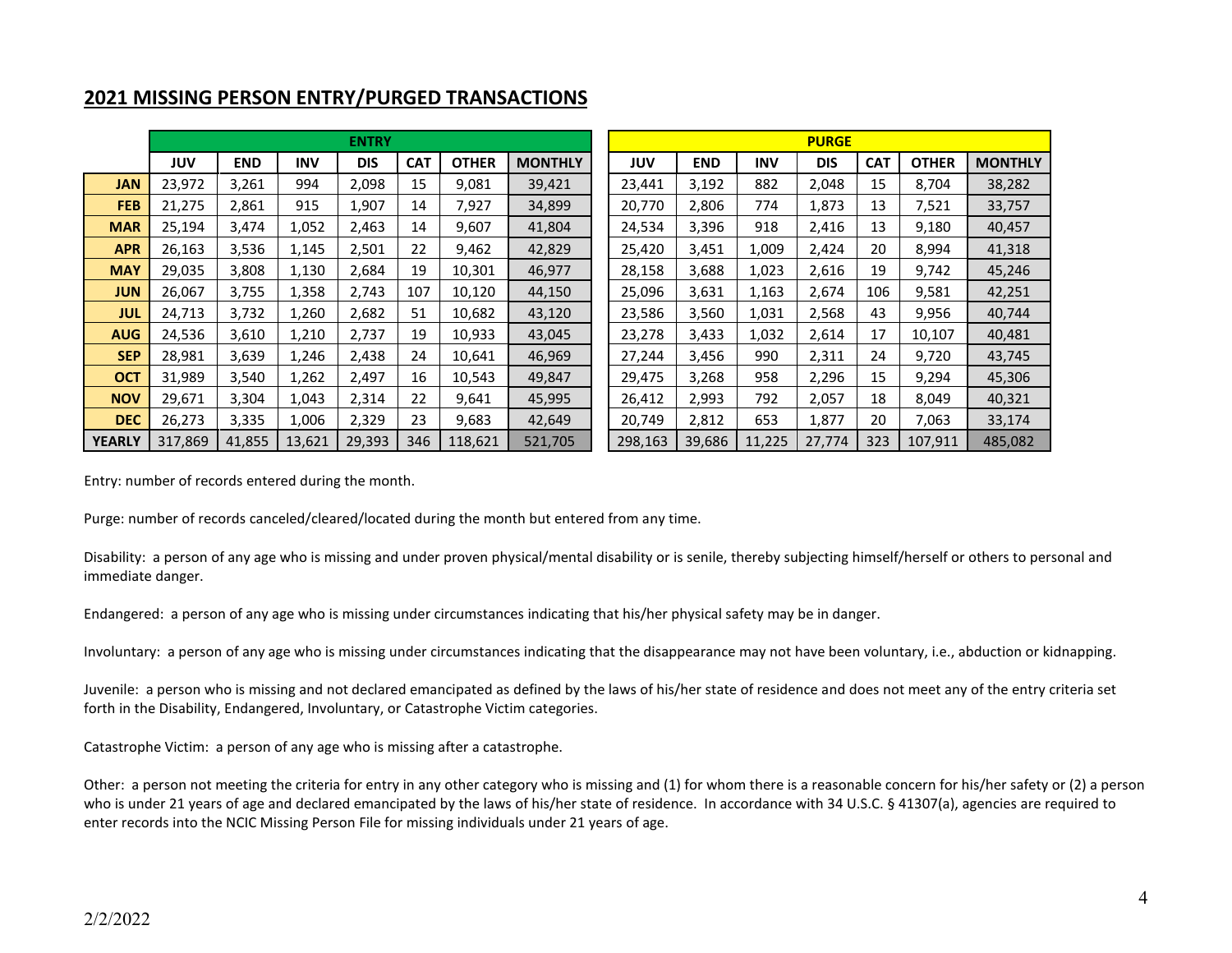# **2021 MISSING PERSON ENTRY BY AGE/SEX/RACE**

|          |              |              |               |            | Individuals Age 0 to 17 Years of Age and Age 18 Years and Over |                                                                                                                                                            |        |             |       |        |  |  |     |          |    |  |
|----------|--------------|--------------|---------------|------------|----------------------------------------------------------------|------------------------------------------------------------------------------------------------------------------------------------------------------------|--------|-------------|-------|--------|--|--|-----|----------|----|--|
|          |              |              | <b>FEMALE</b> |            |                                                                |                                                                                                                                                            |        | <b>MALE</b> |       |        |  |  | UNK |          |    |  |
| AGE      | <b>ASIAN</b> | <b>BLACK</b> | <b>INDIAN</b> | <b>UNK</b> | <b>WHITE</b>                                                   | <b>UNK</b><br><b>BLACK</b><br><b>WHITE</b><br><b>UNK</b><br><b>ASIAN</b><br><b>INDIAN</b><br><b>ASIAN</b><br><b>BLACK</b><br><b>INDIAN</b><br><b>WHITE</b> |        |             |       |        |  |  |     |          |    |  |
| $0 - 17$ | .777         | 68.793       | 3.879         | 6,817      | 101,418                                                        | 2.260                                                                                                                                                      | 57.782 | 2.751       | 5.737 | 84.853 |  |  |     | 43       | 50 |  |
| $18+$    | 2,411        | 20.184       | 1.323         | 2,198      | 47.425                                                         | 3.352                                                                                                                                                      | 30.630 | 1.614       | 3.704 | 71,195 |  |  |     | 11<br>ᆠᆠ | 19 |  |

|          |              |              |               |            | Individuals Age 0 to 20 Years of Age and Age 21 Years and Over |              |              |               |            |              |              |              |               |            |              |
|----------|--------------|--------------|---------------|------------|----------------------------------------------------------------|--------------|--------------|---------------|------------|--------------|--------------|--------------|---------------|------------|--------------|
|          |              |              |               | UNK        |                                                                |              |              |               |            |              |              |              |               |            |              |
| AGE      | <b>ASIAN</b> | <b>BLACK</b> | <b>INDIAN</b> | <b>UNK</b> | <b>WHITE</b>                                                   | <b>ASIAN</b> | <b>BLACK</b> | <b>INDIAN</b> | <b>UNK</b> | <b>WHITE</b> | <b>ASIAN</b> | <b>BLACK</b> | <b>INDIAN</b> | <b>UNK</b> | <b>WHITE</b> |
| $0 - 20$ | 3.042        | 73.395       | 4.035         | 7.256      | 106.945                                                        | 2.547        | 61.390       | 2,865         | 6.161      | 90.423       |              | 32           |               | 44         | 52           |
| $21+$    | .146         | 15.582       | 1,167         | 1,759      | 41.898                                                         | 3.065        | 27.022       | 1.500         | 3.280      | 65.625       |              |              |               | 10         | 17           |

|                |                                            |              |               |            |              |              |              | Unknown Age - No Date of Birth Provided* |            |              |              |              |               |            |              |
|----------------|--------------------------------------------|--------------|---------------|------------|--------------|--------------|--------------|------------------------------------------|------------|--------------|--------------|--------------|---------------|------------|--------------|
|                | <b>FEMALE</b><br><b>UNK</b><br><b>MALE</b> |              |               |            |              |              |              |                                          |            |              |              |              |               |            |              |
| <b>UNK AGE</b> | <b>ASIAN</b>                               | <b>BLACK</b> | <b>INDIAN</b> | <b>UNK</b> | <b>WHITE</b> | <b>ASIAN</b> | <b>BLACK</b> | <b>INDIAN</b>                            | <b>UNK</b> | <b>WHITE</b> | <b>ASIAN</b> | <b>BLACK</b> | <b>INDIAN</b> | <b>UNK</b> | <b>WHITE</b> |
| NO DOB*        |                                            | 43           |               |            | 107          |              | 65           |                                          | $\sim$     | 182          |              |              |               |            |              |

|            |              |              |               |            |              |              | <b>ALL AGES</b> |               |            |              |              |              |               |            |              |
|------------|--------------|--------------|---------------|------------|--------------|--------------|-----------------|---------------|------------|--------------|--------------|--------------|---------------|------------|--------------|
|            |              |              | <b>FEMALE</b> |            |              |              |                 | <b>MALE</b>   |            |              |              |              | UNK           |            |              |
| <b>AGE</b> | <b>ASIAN</b> | <b>BLACK</b> | <b>INDIAN</b> | <b>UNK</b> | <b>WHITE</b> | <b>ASIAN</b> | <b>BLACK</b>    | <b>INDIAN</b> | <b>UNK</b> | <b>WHITE</b> | <b>ASIAN</b> | <b>BLACK</b> | <b>INDIAN</b> | <b>UNK</b> | <b>WHITE</b> |
| <b>ALL</b> | 5,190        | 89.020       | 5,203 l       | 9,022      | 148,950      | 5,612        | 88,477          | 4,368         | 9.473      | 156,230      |              | $\sim$       |               | 54         | 69           |

|            |         |              | <b>ENTRY SUMMARY</b> |                          |                    |
|------------|---------|--------------|----------------------|--------------------------|--------------------|
| <b>AGE</b> | JUV     | <b>ADULT</b> | ALL                  | <b>ENTRY WITH NO DOB</b> | <b>TOTAL ENTRY</b> |
| $0 - 17$   | 337.195 | 184,068      | 521,263              | 442                      | 521.705            |
| $0 - 20$   | 358,190 | 163,073      | 521.263              | 442                      | 521,705            |

*\* Date of Birth is a conditional field, not mandatory, for the entry of a missing person.*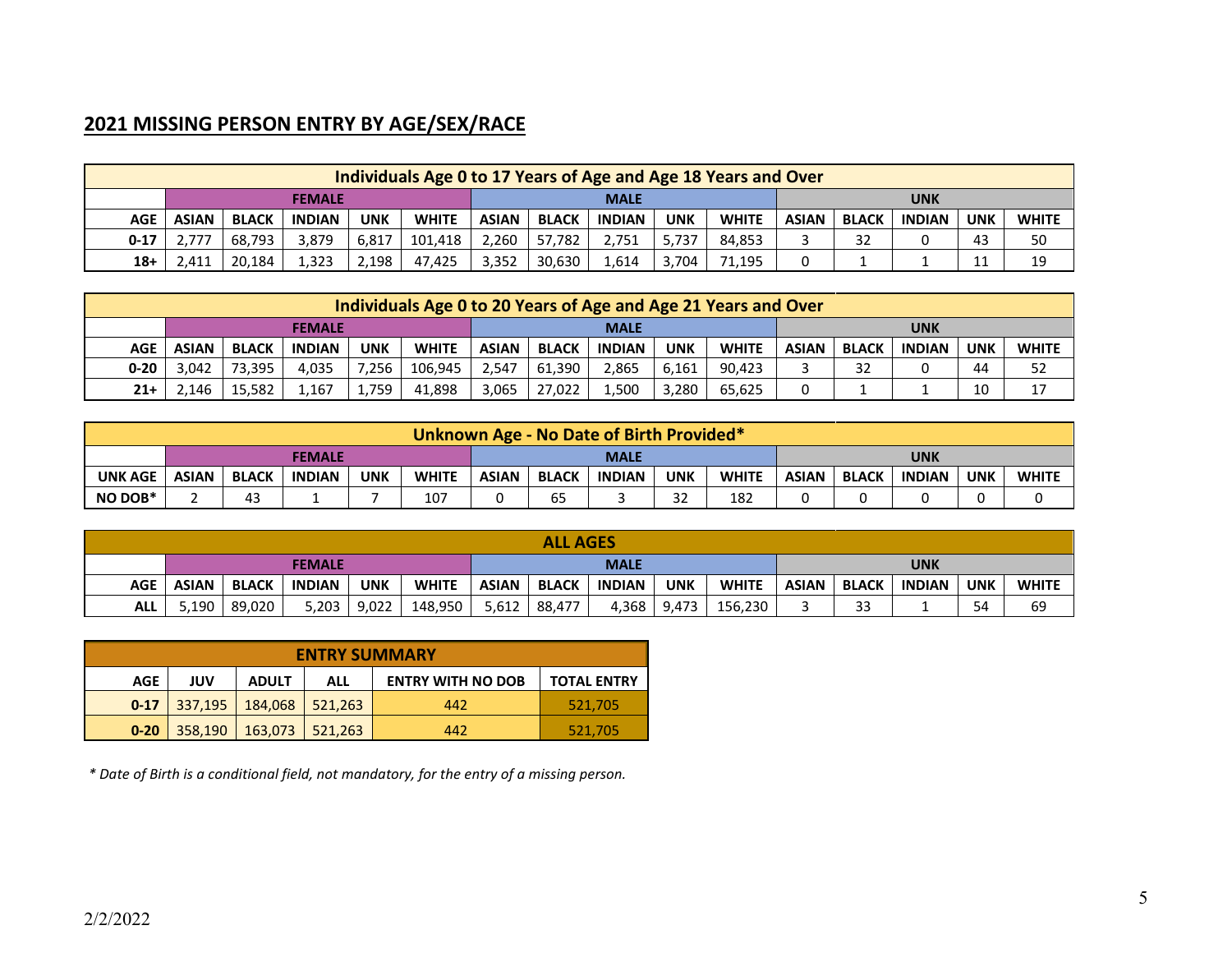# **2021 MISSING PERSON ENTRY BY CATEGORY/AGE/SEX**

|            |                              |            |            |            |     |              | Individuals Age 0 to 17 Years of Age and Age 18 Years and Over                |        |       |        |     |        |     |            |            |            |            |              |
|------------|------------------------------|------------|------------|------------|-----|--------------|-------------------------------------------------------------------------------|--------|-------|--------|-----|--------|-----|------------|------------|------------|------------|--------------|
|            | <b>FEMALE</b><br><b>MALE</b> |            |            |            |     |              |                                                                               |        |       |        |     |        |     |            |            | <b>UNK</b> |            |              |
| <b>AGE</b> | JUV                          | <b>END</b> | <b>INV</b> | <b>DIS</b> | CA1 | <b>OTHER</b> | <b>DIS</b><br>OTHER  <br><b>INV</b><br><b>JUV</b><br><b>END</b><br><b>CAT</b> |        |       |        |     |        |     | <b>END</b> | <b>INV</b> | <b>DIS</b> | <b>CAT</b> | <b>OTHER</b> |
| $0 - 17$   | 173.186                      | 4.408      | 2.278      | 2.228      | 46  | 1,538        | 143,482                                                                       | 4.188  | 2.402 | 1,865  | 29  | 1.417  | -89 | 36         |            |            |            |              |
| $18+$      | 601                          | 12,809     | 4,242      | 9,025      | 110 | 46,754       | 511                                                                           | 20,318 | 4,664 | 16,227 | 153 | 68,622 |     | 10         |            |            |            | 19           |

|            |         |            |               |            |            |              | Individuals Age 0 to 20 Years of Age and Age 21 Years and Over |            |             |            |            |              |            |            |            |            |            |              |
|------------|---------|------------|---------------|------------|------------|--------------|----------------------------------------------------------------|------------|-------------|------------|------------|--------------|------------|------------|------------|------------|------------|--------------|
|            |         |            | <b>FEMALE</b> |            |            |              |                                                                |            | <b>MALE</b> |            |            |              |            |            |            | <b>UNK</b> |            |              |
| <b>AGE</b> | JUV     | <b>END</b> | <b>INV</b>    | <b>DIS</b> | <b>CAT</b> | <b>OTHER</b> | JUV                                                            | <b>END</b> | <b>INV</b>  | <b>DIS</b> | <b>CAT</b> | <b>OTHER</b> | <b>JUV</b> | <b>END</b> | <b>INV</b> | <b>DIS</b> | <b>CAT</b> | <b>OTHER</b> |
| $0 - 20$   | 173.779 | 5.710      | 3.946         | 3,101      | - 57       | 8,080        | 143.986                                                        | 5.464      | 3,230       | 2,828      | 35         | 7,843        | -89        | 37         |            |            |            |              |
| $21+$      |         | 11.507     | 2.574         | 8.152      | -99        | 40,212       |                                                                | 19,042     | 3.836       | 15.264     | 147        | 62.196       |            | Q          |            |            |            | 17           |

|                |                                            |                             |  |    |  |     | Unknown Age - No Date of Birth Provided* |           |           |             |  |     |  |  |  |  |  |
|----------------|--------------------------------------------|-----------------------------|--|----|--|-----|------------------------------------------|-----------|-----------|-------------|--|-----|--|--|--|--|--|
| <b>UNK AGE</b> | <b>MALE</b><br><b>UNK</b><br><b>FEMALE</b> |                             |  |    |  |     |                                          |           |           |             |  |     |  |  |  |  |  |
| NO DOB*        |                                            | $\sim$ $\rightarrow$<br>- - |  | ж. |  | 107 |                                          | 59<br>- - | ЭE<br>ر ے | $\sim$<br>ັ |  | 161 |  |  |  |  |  |

|            |         |            |               |                |            |              |         | <b>All Ages</b> |             |            |     |             |    |     |         |            |            |              |
|------------|---------|------------|---------------|----------------|------------|--------------|---------|-----------------|-------------|------------|-----|-------------|----|-----|---------|------------|------------|--------------|
|            |         |            | <b>FEMALE</b> |                |            |              |         |                 | <b>MALE</b> |            |     |             |    |     |         | <b>UNK</b> |            |              |
| <b>AGE</b> | JUV     | <b>END</b> | <b>INV</b>    | <b>DIS</b>     | <b>CAT</b> | <b>OTHER</b> | JUV     | <b>END</b>      | <b>INV</b>  | <b>DIS</b> | CAT | OTHER   JUV |    | END | INV DIS |            | <b>CAT</b> | <b>OTHER</b> |
| <b>ALL</b> | 173,787 | 17,244     |               | $6,529$ 11,267 | 159        | 48,399       | 143,993 | 24,565          | 7,091       | 18,125     | 186 | 70,200      | 89 | 46  |         |            |            | 22           |

|              | <b>LEGEND</b>      |
|--------------|--------------------|
| JUV          | Juvenile           |
| <b>END</b>   | Endangered         |
| <b>INV</b>   | Involuntary        |
| DIS          | Disability         |
| <b>CAT</b>   | Catastrophe Victim |
| <b>OTHER</b> | Other              |

*\* Date of Birth is a conditional field, not mandatory, for the entry of a missing person.*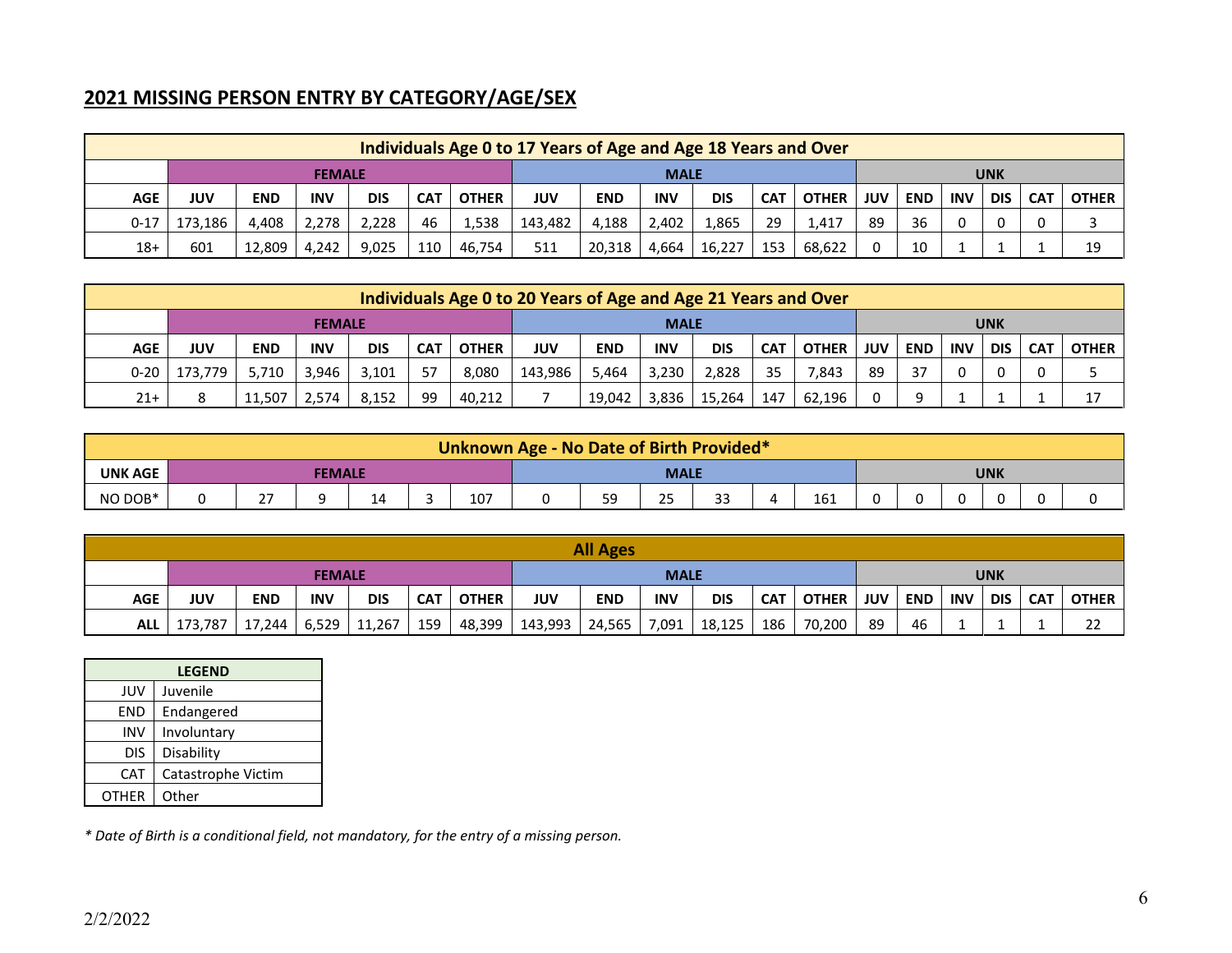# **2021 MISSING PERSON ENTRY BY CATEGORY WITH BREAKDOWN BY SEX/RACE**

|               |              |              | "JUVENILE"    |            |              |               |              | "ENDANGERED" |               |            |              |
|---------------|--------------|--------------|---------------|------------|--------------|---------------|--------------|--------------|---------------|------------|--------------|
|               | <b>ASIAN</b> | <b>BLACK</b> | <b>INDIAN</b> | <b>UNK</b> | <b>WHITE</b> |               | <b>ASIAN</b> | <b>BLACK</b> | <b>INDIAN</b> | <b>UNK</b> | <b>WHITE</b> |
| <b>FEMALE</b> | 2,652        | 64,998       | 3,726         | 5,845      | 96,566       | <b>FEMALE</b> | 401          | 4,144        | 426           | 643        | 11,630       |
| <b>MALE</b>   | 2,107        | 54,493       | 2,611         | 4,820      | 79,962       | <b>MALE</b>   | 510          | 5,537        | 468           | 919        | 17,131       |
| <b>UNK</b>    | 3            | 28           | 0             | 15         | 43           | <b>UNK</b>    | 0            | 4            |               | 30         | 11           |
| <b>TOTAL</b>  | 4,762        | 119,519      | 6,337         | 10,680     | 176,571      | <b>TOTAL</b>  | 911          | 9,685        | 895           | 1,592      | 28,772       |
|               |              |              |               |            |              |               |              |              |               |            |              |

|           |               |              |              | "INVOLUNTARY" |            |              |               |              | "DISABILITY" |               |     |              |
|-----------|---------------|--------------|--------------|---------------|------------|--------------|---------------|--------------|--------------|---------------|-----|--------------|
|           |               | <b>ASIAN</b> | <b>BLACK</b> | <b>INDIAN</b> | <b>UNK</b> | <b>WHITE</b> |               | <b>ASIAN</b> | <b>BLACK</b> | <b>INDIAN</b> | UNK | <b>WHITE</b> |
| $\approx$ | <b>FEMALE</b> | 90           | 2,856        | 104           | 852        | 2,627        | <b>FEMALE</b> | 329          | 4,333        | 97            | 206 | 6,302        |
| z<br>画    | <b>MALE</b>   | 118          | 2,702        | 114           | 787        | 3,370        | <b>MALE</b>   | 488          | 6,529        | 157           | 380 | 10,571       |
|           | <b>UNK</b>    | 0            |              | 0             |            |              | <b>UNK</b>    | 0            |              | 0             | 0   |              |
|           | <b>TOTAL</b>  | 208          | 5,558        | 218           | 1,639      | 5,998        | <b>TOTAL</b>  | 817          | 10,862       | 254           | 586 | 16,874       |

|               |              | "CATASTROPHE VICTIM" |               |            |              |               |              | "OTHER"      |               |            |              |
|---------------|--------------|----------------------|---------------|------------|--------------|---------------|--------------|--------------|---------------|------------|--------------|
|               | <b>ASIAN</b> | <b>BLACK</b>         | <b>INDIAN</b> | <b>UNK</b> | <b>WHITE</b> |               | <b>ASIAN</b> | <b>BLACK</b> | <b>INDIAN</b> | <b>UNK</b> | <b>WHITE</b> |
| <b>FEMALE</b> |              | 24                   |               | 9          | 123          | <b>FEMALE</b> | 1,716        | 12,665       | 849           | 1,467      | 31,702       |
| <b>MALE</b>   |              | 26                   |               | 8          | 149          | <b>MALE</b>   | 2,386        | 19,190       | 1,018         | 2,559      | 45,047       |
| <b>UNK</b>    | 0            |                      |               |            |              | UNK           |              |              |               |            | 12           |
| <b>TOTAL</b>  | 5            | 50                   |               | 17         | 273          | <b>TOTAL</b>  | 4,102        | 31,856       | 1,867         | 4,035      | 76,761       |

|              | "JUVENILE"   |               |        |              |               |              | "ENDANGERED" |               |            |              |
|--------------|--------------|---------------|--------|--------------|---------------|--------------|--------------|---------------|------------|--------------|
| <b>ASIAN</b> | <b>BLACK</b> | <b>INDIAN</b> | UNK    | <b>WHITE</b> |               | <b>ASIAN</b> | <b>BLACK</b> | <b>INDIAN</b> | <b>UNK</b> | <b>WHITE</b> |
| 2,652        | 64,998       | 3,726         | 5,845  | 96,566       | <b>FEMALE</b> | 401          | 4,144        | 426           | 643        | 11,630       |
| 2,107        | 54,493       | 2,611         | 4,820  | 79,962       | <b>MALE</b>   | 510          | 5,537        | 468           | 919        | 17,131       |
|              | 28           |               | 15     | 43           | <b>UNK</b>    | 0            | 4            |               | 30         | 11           |
| 4,762        | 119,519      | 6,337         | 10,680 | 176,571      | <b>TOTAL</b>  | 911          | 9,685        | 895           | 1,592      | 28,772       |

|              |              | "INVOLUNTARY" |       |              |               |              | "DISABILITY" |               |            |              |
|--------------|--------------|---------------|-------|--------------|---------------|--------------|--------------|---------------|------------|--------------|
| <b>ASIAN</b> | <b>BLACK</b> | <b>INDIAN</b> | UNK   | <b>WHITE</b> |               | <b>ASIAN</b> | <b>BLACK</b> | <b>INDIAN</b> | <b>UNK</b> | <b>WHITE</b> |
| 90           | 2,856        | 104           | 852   | 2,627        | <b>FEMALE</b> | 329          | 4,333        | 97            | 206        | 6,302        |
| 118          | 2,702        | 114           | 787   | 3,370        | <b>MALE</b>   | 488          | 6,529        | 157           | 380        | 10,571       |
| 0            |              |               |       |              | <b>UNK</b>    | 0            |              |               | 0          |              |
| 208          | 5,558        | 218           | 1,639 | 5,998        | <b>TOTAL</b>  | 817          | 10,862       | 254           | 586        | 16,874       |

|             |              | "CATASTROPHE VICTIM" |               |     |              | "OTHER"       |              |              |               |            |              |
|-------------|--------------|----------------------|---------------|-----|--------------|---------------|--------------|--------------|---------------|------------|--------------|
|             | <b>ASIAN</b> | <b>BLACK</b>         | <b>INDIAN</b> | UNK | <b>WHITE</b> |               | <b>ASIAN</b> | <b>BLACK</b> | <b>INDIAN</b> | <b>UNK</b> | <b>WHITE</b> |
| EMALE       |              | 24                   |               | 9   | 123          | <b>FEMALE</b> | 1,716        | 12,665       | 849           | 1,467      | 31,702       |
| <b>MALE</b> |              | 26                   |               | 8   | 149          | <b>MALE</b>   | 2,386        | 19,190       | 1,018         | 2,559      | 45,047       |
| <b>UNK</b>  |              |                      |               |     |              | <b>UNK</b>    |              |              |               | q          | 12           |
| ΤΟΤΑL       |              | 50                   |               | 17  | 273          | <b>TOTAL</b>  | 4,102        | 31,856       | 1,867         | 4,035      | 76,761       |

| <b>LEGEND</b>      |
|--------------------|
| Juvenile           |
| Endangered         |
| Involuntary        |
| Disability         |
| Catastrophe Victim |
| Other              |
|                    |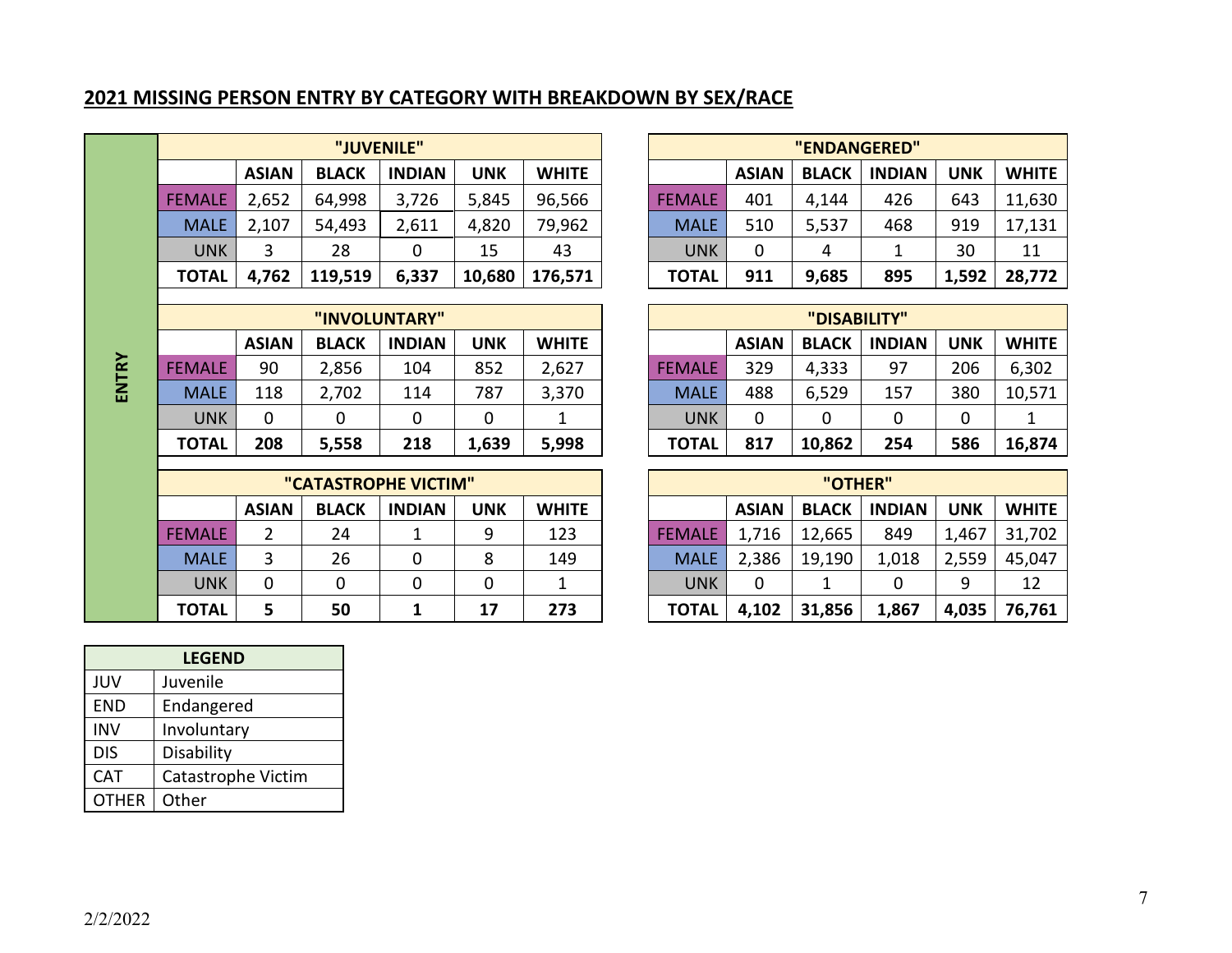### **2021 END-OF-YEAR ACTIVE MISSING PERSON RECORD COUNT BY SEX/RACE**

|               | <b>MISSING ACTIVE RECORD COUNT BY SEX AND RACE</b>                          |        |       |        |        |  |  |  |  |  |  |  |  |
|---------------|-----------------------------------------------------------------------------|--------|-------|--------|--------|--|--|--|--|--|--|--|--|
|               | <b>BLACK</b><br><b>ASIAN</b><br><b>INDIAN</b><br><b>WHITE</b><br><b>UNK</b> |        |       |        |        |  |  |  |  |  |  |  |  |
| <b>FEMALE</b> | 14,323<br>21,344<br>959<br>4,656<br>624                                     |        |       |        |        |  |  |  |  |  |  |  |  |
| <b>MALE</b>   | 1,149                                                                       | 15,029 | 930   | 5,496  | 29,194 |  |  |  |  |  |  |  |  |
| <b>UNK</b>    |                                                                             |        |       | 2      | 6      |  |  |  |  |  |  |  |  |
| <b>TOTAL</b>  | 2,109                                                                       | 29,357 | 1,554 | 10,154 | 50,544 |  |  |  |  |  |  |  |  |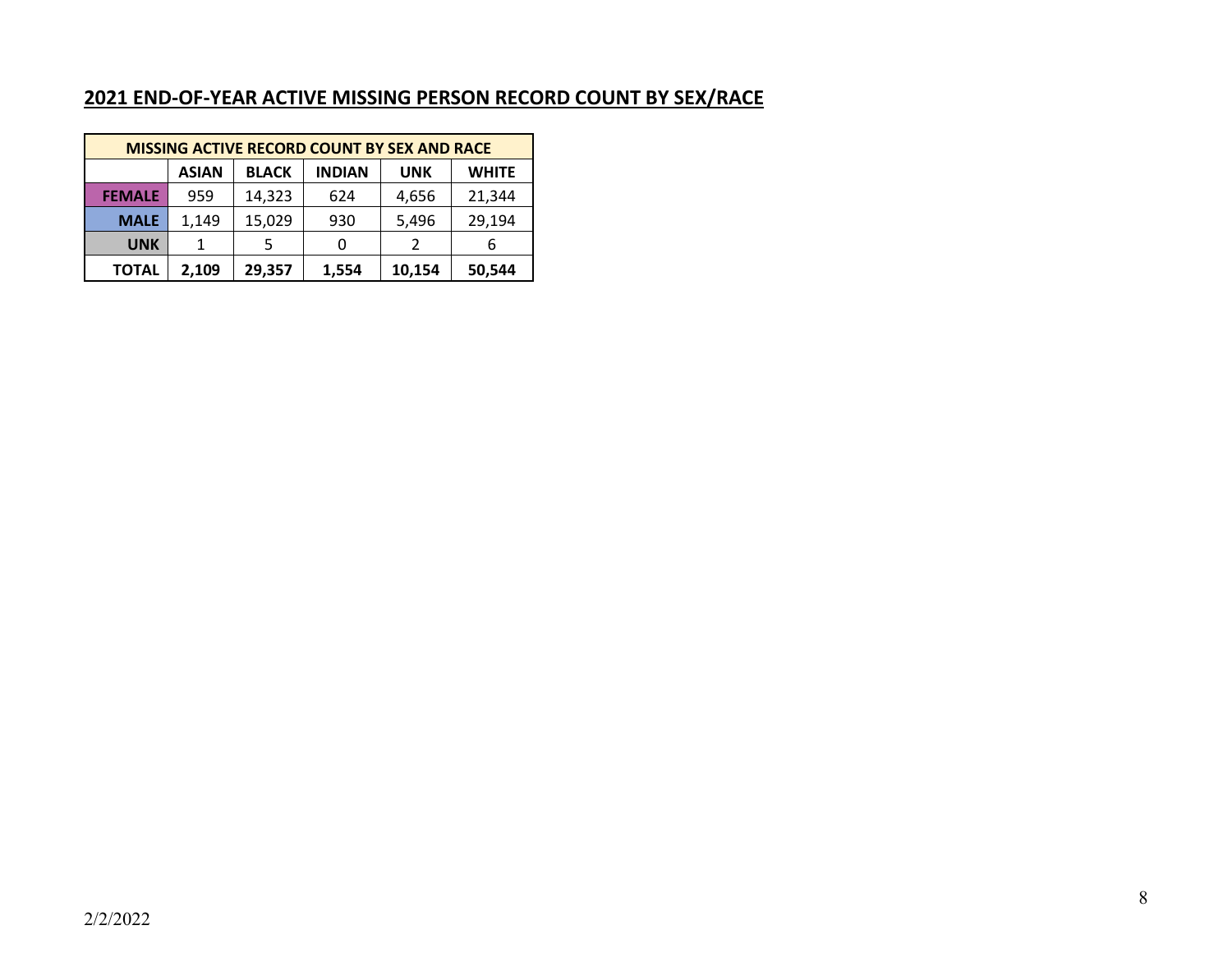### **NCIC UNIDENTIFIED PERSON FILE**

NCIC's Unidentified Person File came online in 1983. Records are retained indefinitely, unless removed by the entering agency. The Unidentified Person File contains records of:

- Deceased (MKE/EUD): a person who is no longer living for whom the identity cannot be ascertained. This category also includes recovered body parts when a body has been dismembered.
- Living (MKE/EUL): a person who is living and unable to ascertain his/her identity such as an amnesia victim or infant. The information on unidentified living persons should only be included if the person gives his/her consent or if they are physically or mentally unable to give consent.
- Catastrophe Victim (MKE/EUV): a person who is a victim of a catastrophe for whom the identity cannot be ascertained or body parts when a body has been dismembered as the result of a catastrophe.

As of December 31, 2021, there were 8,415 unidentified person records in NCIC. During 2021, 892 unidentified person records were entered into NCIC.\* The records entered in 2021 consisted of 575 (64 percent) deceased unidentified bodies, 6 (1 percent) unidentified catastrophe victims, and 311 (35 percent) living persons who could not ascertain their identity. In 2021, 761 records were canceled or cleared by the entering agency for reasons such as the remains being identified or the record being invalid.

*\*Use of the Unidentified Person File is voluntary*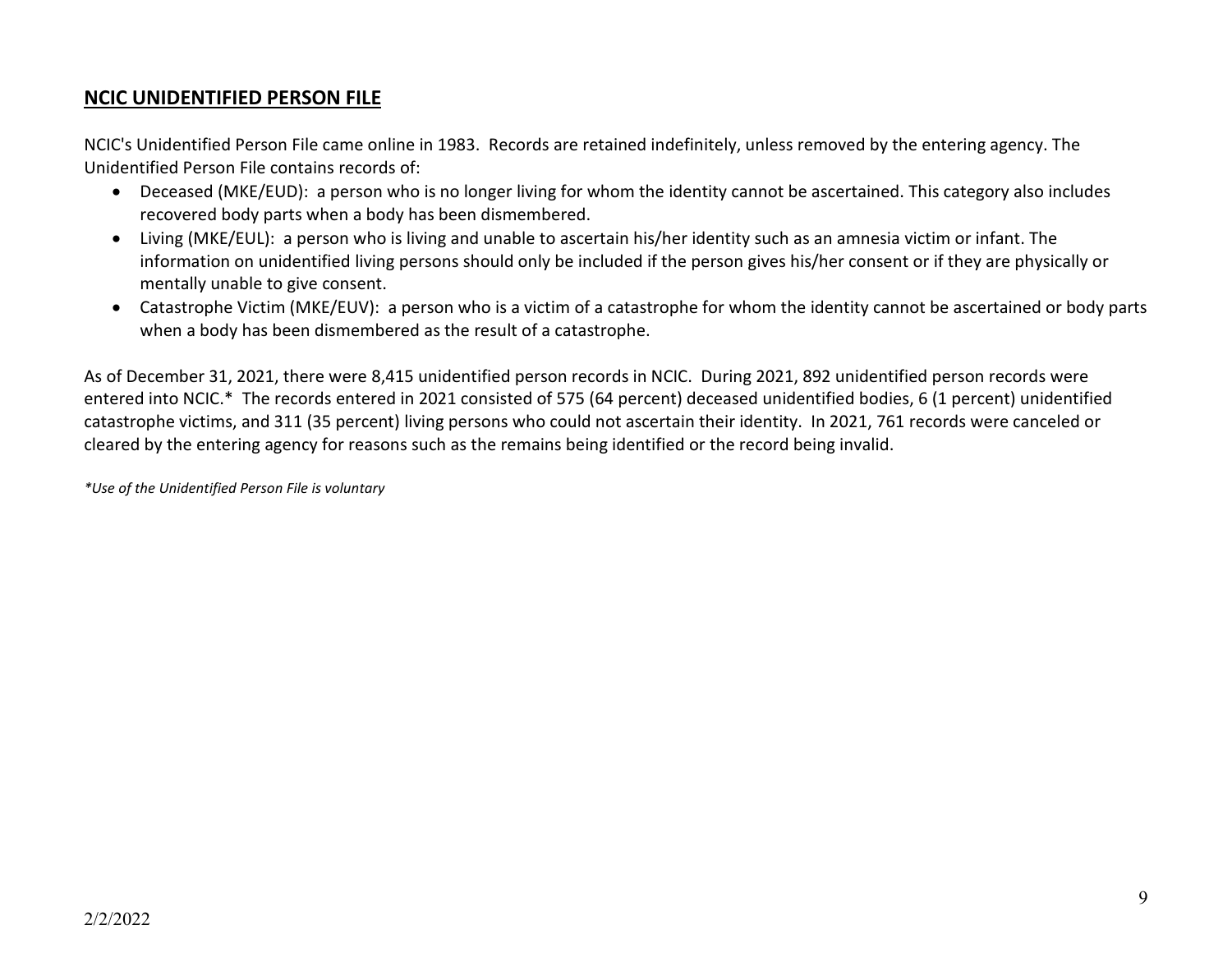### **2021 UNIDENTIFIED PERSON CATEGORY COUNTS**

|            |               | <b>DECEASED</b> |               |               | <b>CATASTROPHE VICTIM</b> |               |               | <b>LIVING</b> |               | <b>TOTAL</b>  | <b>TOTAL</b> | <b>TOTAL</b>  |
|------------|---------------|-----------------|---------------|---------------|---------------------------|---------------|---------------|---------------|---------------|---------------|--------------|---------------|
|            | <b>ACTIVE</b> | <b>ENTRY</b>    | <b>CANCEL</b> | <b>ACTIVE</b> | <b>ENTRY</b>              | <b>CANCEL</b> | <b>ACTIVE</b> | <b>ENTRY</b>  | <b>CANCEL</b> | <b>ACTIVE</b> | <b>ENTRY</b> | <b>CANCEL</b> |
| <b>JAN</b> | 8,080         | 37              | 45            | 37            | 0                         | 0             | 158           | 27            | 28            | 8,275         | 64           | 73            |
| <b>FEB</b> | 8,096         | 49              | 33            | 37            | 1                         | 1             | 162           | 19            | 15            | 8,295         | 69           | 49            |
| <b>MAR</b> | 8,107         | 43              | 33            | 36            | 0                         | 0             | 170           | 29            | 21            | 8,313         | 72           | 54            |
| <b>APR</b> | 8,125         | 42              | 24            | 36            | 0                         | 0             | 164           | 17            | 23            | 8,325         | 59           | 47            |
| <b>MAY</b> | 8,132         | 51              | 44            | 36            | 0                         | 0             | 156           | 22            | 30            | 8,324         | 73           | 74            |
| <b>JUN</b> | 8,151         | 61              | 42            | 35            | 2                         | 3             | 162           | 27            | 21            | 8,348         | 90           | 66            |
| <b>JUL</b> | 8,162         | 46              | 35            | 35            | 0                         | 0             | 175           | 28            | 15            | 8,372         | 74           | 50            |
| <b>AUG</b> | 8,146         | 36              | 52            | 35            | 0                         | 0             | 185           | 38            | 28            | 8,366         | 74           | 80            |
| <b>SEP</b> | 8,177         | 60              | 29            | 35            | $\overline{2}$            | 2             | 199           | 36            | 22            | 8,411         | 98           | 53            |
| <b>OCT</b> | 8,179         | 49              | 47            | 35            | 1                         | 1             | 198           | 33            | 34            | 8,412         | 83           | 82            |
| <b>NOV</b> | 8,192         | 53              | 40            | 34            | 0                         | 1             | 190           | 13            | 21            | 8,416         | 66           | 62            |
| <b>DEC</b> | 8,195         | 48              | 45            | 34            | 0                         | 0             | 186           | 22            | 26            | 8,415         | 70           | 71            |
| Y-T-D      | 8,195         | 575             | 469           | 34            | 6                         | 8             | 186           | 311           | 284           | 8,415         | 892          | 761           |

Entry: number of entries entered during the month.

Cancel: number of entries canceled/cleared during the month but entered from anytime period.

Deceased: a person who is no longer living for whom the identity cannot be ascertained. This category also includes recovered body parts when a body has been dismembered.

Living: a person who is living and unable to ascertain his/her identity such as an amnesia victim or infant. The information on unidentified living persons should only be included if the person gives his/her consent or if they are physically or mentally unable to give consent.

Catastrophe Victim: a person who is a victim of a catastrophe for whom the identity cannot be ascertained or body parts when a body has been dismembered as the result of a catastrophe.